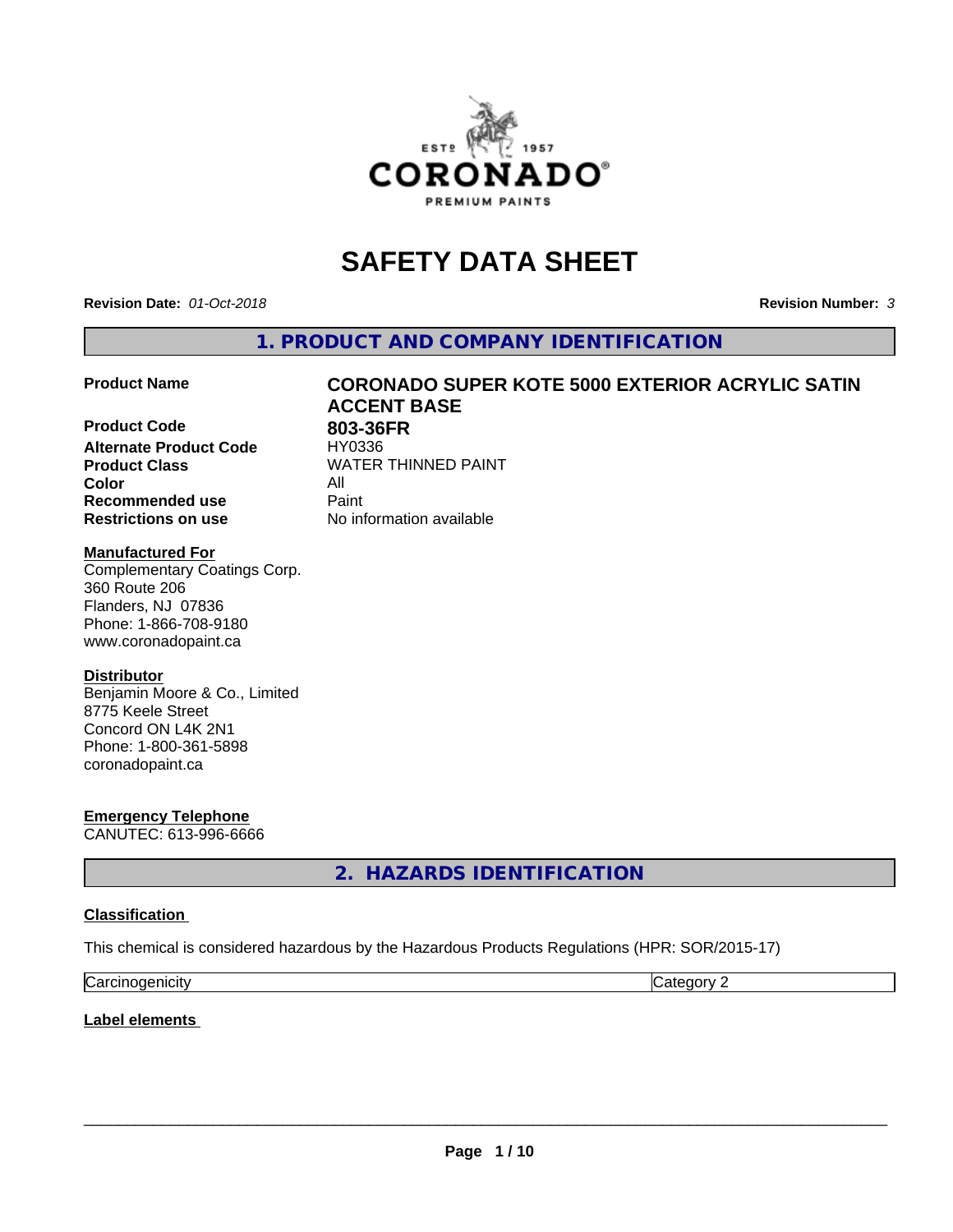#### **Warning**

**Hazard statements** Suspected of causing cancer



**Appearance** liquid **Odor in the original of the original of the original of the original of the original of the original of the original of the original of the original of the original of the original of the original of t** 

#### **Precautionary Statements - Prevention**

Obtain special instructions before use Do not handle until all safety precautions have been read and understood Use personal protective equipment as required

#### **Precautionary Statements - Response**

IF exposed or concerned: Get medical advice/attention

#### **Precautionary Statements - Storage** Store locked up

#### **Precautionary Statements - Disposal**

Dispose of contents/container to an approved waste disposal plant

#### **Other information**

No information available

| <b>Chemical name</b>                                                         | CAS No.    | Weight-%      |
|------------------------------------------------------------------------------|------------|---------------|
| Nepheline syenite                                                            | 37244-96-5 | $10 - 30\%$   |
| Kaolin                                                                       | 1332-58-7  | - 5%          |
| Propanoic acid, 2-methyl-, monoester with<br>2,2,4-trimethyl-1,3-pentanediol | 25265-77-4 | $1 - 5%$      |
| Propylene glycol                                                             | 57-55-6    | 1 - 5%        |
| Sodium C14-C16 olefin sulfonate                                              | 68439-57-6 | $0.25 - 0.5%$ |
| Urea, N-(3,4-dichlorophenyl)-N,N-dimethyl-                                   | 330-54-1   | $0.1 - 0.25%$ |
| Titanium dioxide                                                             | 13463-67-7 | $0.1 - 0.25%$ |

**3. COMPOSITION INFORMATION ON COMPONENTS**

\_\_\_\_\_\_\_\_\_\_\_\_\_\_\_\_\_\_\_\_\_\_\_\_\_\_\_\_\_\_\_\_\_\_\_\_\_\_\_\_\_\_\_\_\_\_\_\_\_\_\_\_\_\_\_\_\_\_\_\_\_\_\_\_\_\_\_\_\_\_\_\_\_\_\_\_\_\_\_\_\_\_\_\_\_\_\_\_\_\_\_\_\_

# **4. FIRST AID MEASURES**

**General Advice** No hazards which require special first aid measures.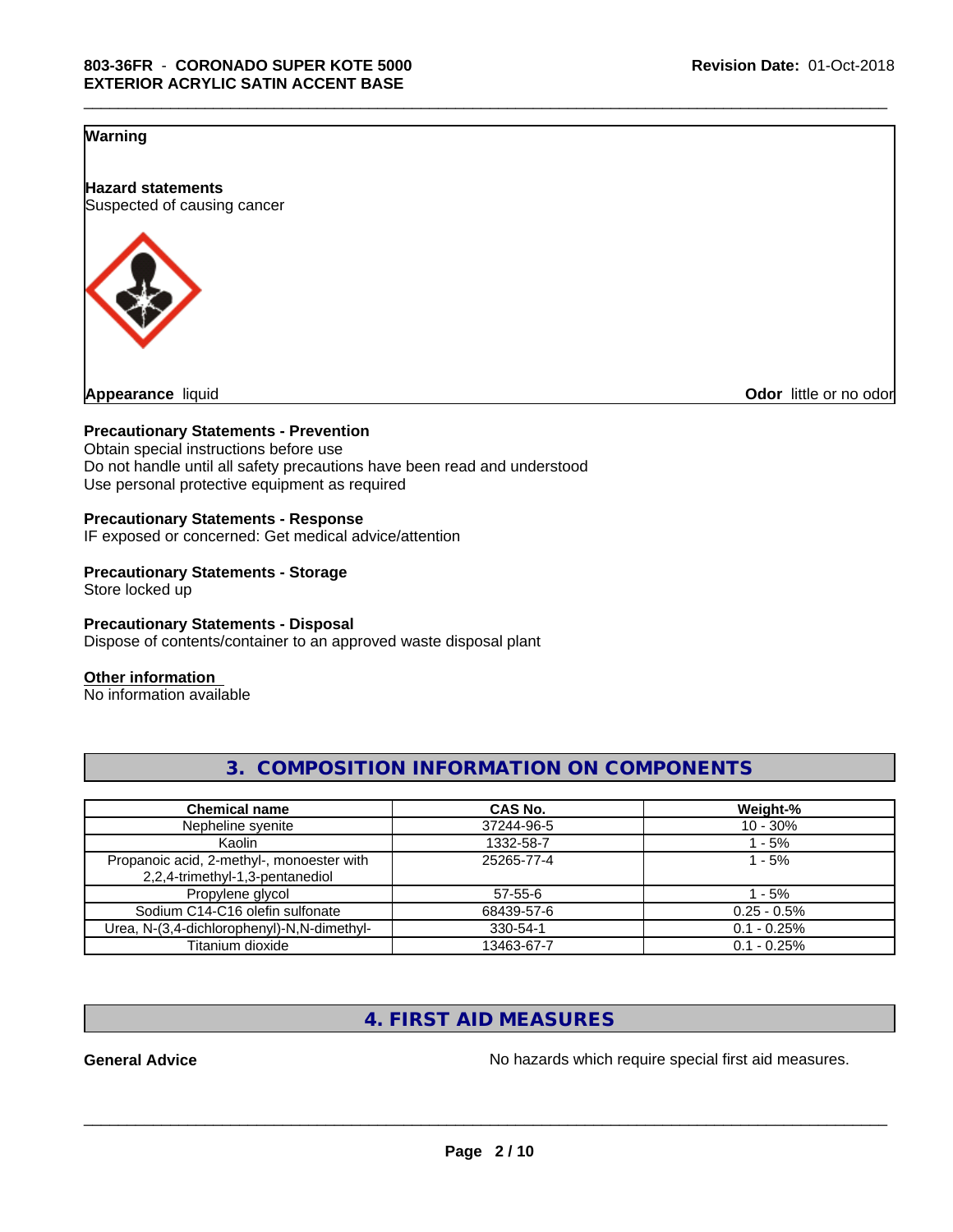| <b>Eye Contact</b>                                                                                |                                                               |                                                                      | Rinse thoroughly with plenty of water for at least 15<br>minutes and consult a physician.                                                    |                                                                                                            |  |  |  |
|---------------------------------------------------------------------------------------------------|---------------------------------------------------------------|----------------------------------------------------------------------|----------------------------------------------------------------------------------------------------------------------------------------------|------------------------------------------------------------------------------------------------------------|--|--|--|
| <b>Skin Contact</b>                                                                               |                                                               |                                                                      |                                                                                                                                              | Wash off immediately with soap and plenty of water while<br>removing all contaminated clothes and shoes.   |  |  |  |
| <b>Inhalation</b>                                                                                 |                                                               |                                                                      |                                                                                                                                              | Move to fresh air. If symptoms persist, call a physician.                                                  |  |  |  |
| Ingestion                                                                                         |                                                               |                                                                      |                                                                                                                                              | Clean mouth with water and afterwards drink plenty of<br>water. Consult a physician if necessary.          |  |  |  |
|                                                                                                   | <b>Most Important Symptoms/Effects</b>                        |                                                                      | None known.                                                                                                                                  |                                                                                                            |  |  |  |
|                                                                                                   | <b>Notes To Physician</b>                                     |                                                                      | Treat symptomatically.                                                                                                                       |                                                                                                            |  |  |  |
|                                                                                                   |                                                               |                                                                      | 5. FIRE-FIGHTING MEASURES                                                                                                                    |                                                                                                            |  |  |  |
| <b>Suitable Extinguishing Media</b>                                                               |                                                               |                                                                      |                                                                                                                                              | Use extinguishing measures that are appropriate to local<br>circumstances and the surrounding environment. |  |  |  |
| <b>Protective Equipment And Precautions For</b><br><b>Firefighters</b>                            |                                                               |                                                                      | As in any fire, wear self-contained breathing apparatus<br>pressure-demand, MSHA/NIOSH (approved or equivalent)<br>and full protective gear. |                                                                                                            |  |  |  |
| <b>Specific Hazards Arising From The Chemical</b>                                                 |                                                               | Closed containers may rupture if exposed to fire or<br>extreme heat. |                                                                                                                                              |                                                                                                            |  |  |  |
|                                                                                                   | <b>Sensitivity To Mechanical Impact</b>                       |                                                                      | No                                                                                                                                           |                                                                                                            |  |  |  |
|                                                                                                   | <b>Sensitivity To Static Discharge</b>                        |                                                                      | No                                                                                                                                           |                                                                                                            |  |  |  |
| <b>Flash Point Data</b><br><b>Method</b>                                                          | Flash Point (°F)<br>Flash Point (°C)                          |                                                                      | Not applicable<br>Not applicable<br>Not applicable                                                                                           |                                                                                                            |  |  |  |
|                                                                                                   | <b>Flammability Limits In Air</b>                             |                                                                      |                                                                                                                                              |                                                                                                            |  |  |  |
|                                                                                                   | Lower flammability limit:<br><b>Upper flammability limit:</b> |                                                                      | Not applicable<br>Not applicable                                                                                                             |                                                                                                            |  |  |  |
| <b>NFPA</b>                                                                                       | Health: 1                                                     | Flammability: 0                                                      | Instability: 0                                                                                                                               | <b>Special: Not Applicable</b>                                                                             |  |  |  |
| <b>NFPA Legend</b><br>0 - Not Hazardous<br>1 - Slightly<br>2 - Moderate<br>3 - High<br>4 - Severe |                                                               |                                                                      |                                                                                                                                              |                                                                                                            |  |  |  |

*The ratings assigned are only suggested ratings, the contractor/employer has ultimate responsibilities for NFPA ratings where this system is used.*

*Additional information regarding the NFPA rating system is available from the National Fire Protection Agency (NFPA) at www.nfpa.org.*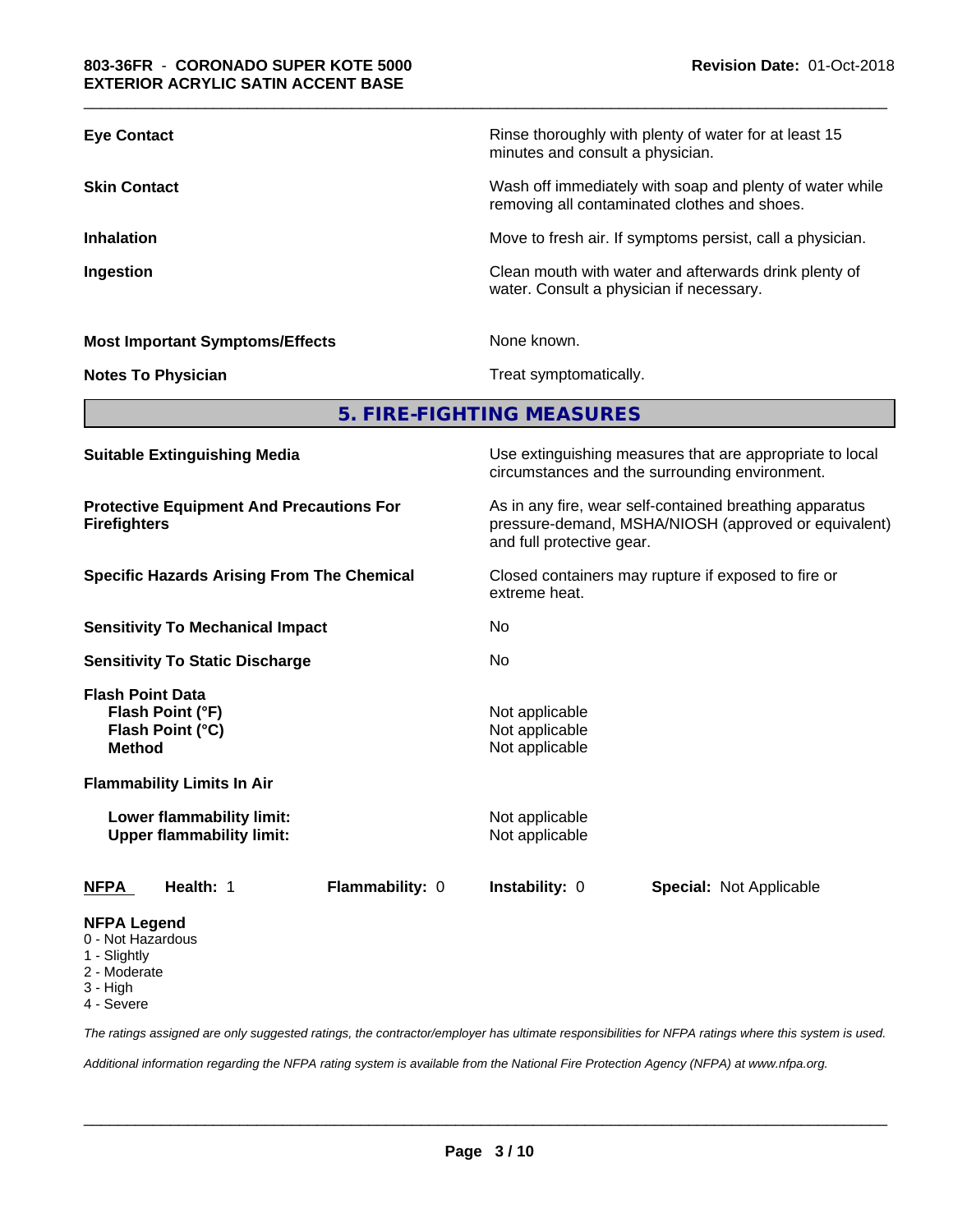## **6. ACCIDENTAL RELEASE MEASURES**

\_\_\_\_\_\_\_\_\_\_\_\_\_\_\_\_\_\_\_\_\_\_\_\_\_\_\_\_\_\_\_\_\_\_\_\_\_\_\_\_\_\_\_\_\_\_\_\_\_\_\_\_\_\_\_\_\_\_\_\_\_\_\_\_\_\_\_\_\_\_\_\_\_\_\_\_\_\_\_\_\_\_\_\_\_\_\_\_\_\_\_\_\_

**Personal Precautions Avoid contact with skin, eyes and clothing. Ensure** Avoid contact with skin, eyes and clothing. Ensure adequate ventilation.

**Other Information Determines According to the Prevent further leakage or spillage if safe to do so.** 

**Environmental precautions** See Section 12 for additional Ecological Information.

**Methods for Cleaning Up Example 20 Soak** up with inert absorbent material. Sweep up and shovel into suitable containers for disposal.

#### **7. HANDLING AND STORAGE**

**Handling Avoid contact with skin, eyes and clothing. Avoid breathing Handling Avoid breathing** vapors, spray mists or sanding dust. In case of insufficient ventilation, wear suitable respiratory equipment.

**Storage Keep container tightly closed. Keep out of the reach of Keep** container tightly closed. Keep out of the reach of children.

**Incompatible Materials Incompatible Materials No information available** 

## **8. EXPOSURE CONTROLS/PERSONAL PROTECTION**

#### **Exposure Limits**

| <b>Chemical name</b>                                 | <b>ACGIH TLV</b>         | <b>Alberta</b>          | <b>British Columbia</b>                       | <b>Ontario</b>                                          | Quebec                      |
|------------------------------------------------------|--------------------------|-------------------------|-----------------------------------------------|---------------------------------------------------------|-----------------------------|
| Nepheline syenite                                    | N/E                      | N/E                     | N/E                                           | 10 mg/m $3$ - TWA                                       | N/E                         |
| Kaolin                                               | $2 \text{ mg/m}^3$ - TWA | $2 \text{mq/m}^3$ - TWA | $2 \text{mq/m}^3$ - TWA                       | $2 \text{ mg/m}^3$ - TWA                                | 5 mg/m <sup>3</sup> - TWAEV |
| Propylene glycol                                     | N/E                      | N/E                     | N/E                                           | 10 mg/m $3$ - TWA<br>50 ppm - TWA<br>155 mg/m $3$ - TWA | N/E                         |
| Urea.<br>$N-(3,4$ -dichlorophenyl)-N,N-di<br>methyl- | 10 mg/m $3$ - TWA        | 10 mg/m $3$ - TWA       | 10 mg/m $3$ - TWA                             | 10 mg/m $3$ - TWA                                       | 10 $ma/m3$ - TWAEV          |
| Titanium dioxide                                     | 10 mg/m $3$ - TWA        | 10 mg/m $3$ - TWA       | 10 mg/m $3$ - TWA<br>$3 \text{ ma/m}^3$ - TWA | 10 mg/m $3$ - TWA                                       | 10 mg/m $3$ - TWAEV         |

#### **Legend**

ACGIH - American Conference of Governmental Industrial Hygienists Alberta - Alberta Occupational Exposure Limits British Columbia - British Columbia Occupational Exposure Limits Ontario - Ontario Occupational Exposure Limits

Quebec - Quebec Occupational Exposure Limits

N/E - Not established

# **Personal Protective Equipment**

**Engineering Measures Ensure** Ensure adequate ventilation, especially in confined areas.

**Eye/Face Protection** Safety glasses with side-shields. **Skin Protection Protection Protective gloves and impervious clothing. Respiratory Protection In case of insufficient ventilation wear suitable respiratory** equipment.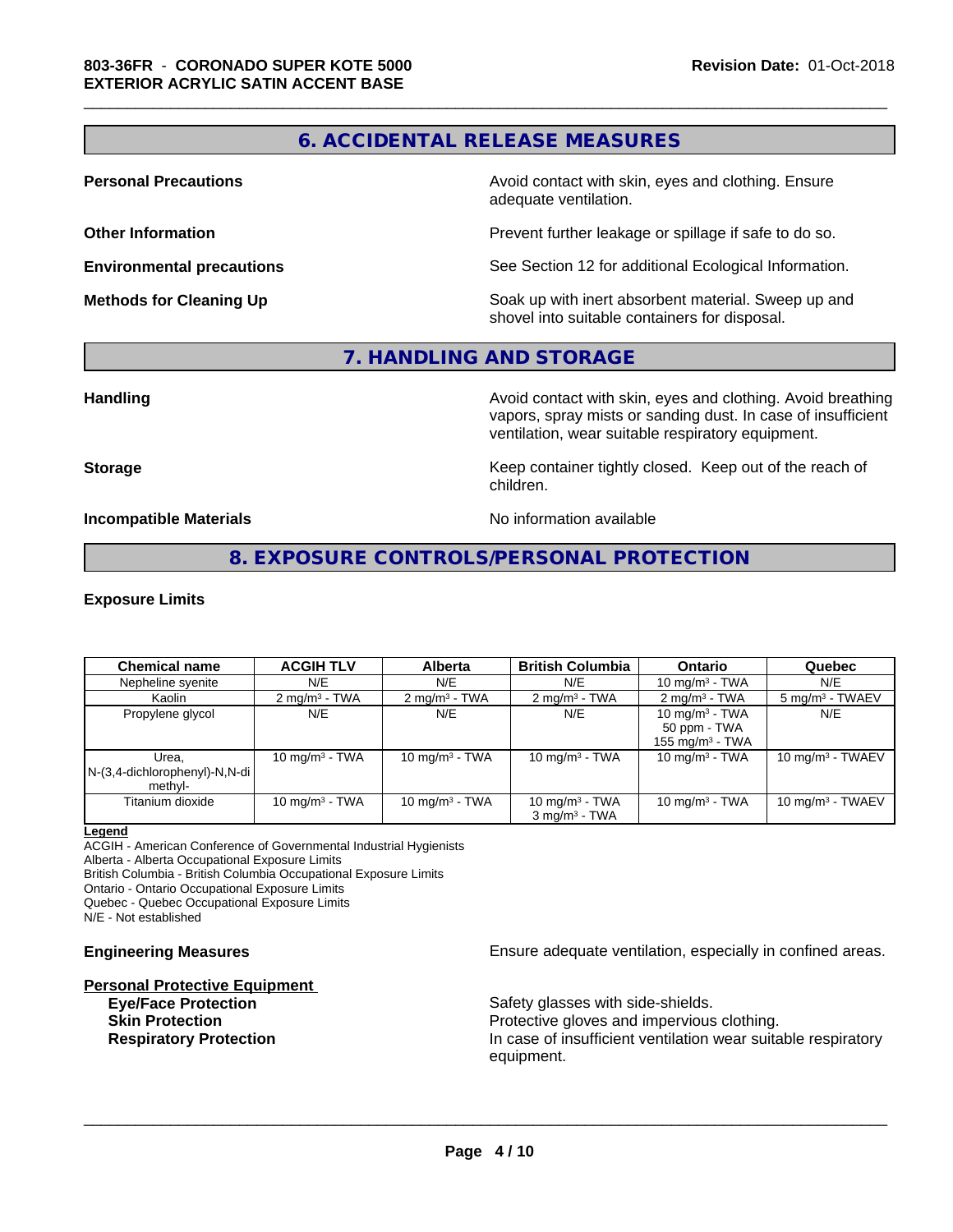**Hygiene Measures Avoid contact with skin, eyes and clothing. Remove and Avoid contact with skin, eyes and clothing. Remove and Avoid contact with skin, eyes and clothing. Remove and** wash contaminated clothing before re-use. Wash thoroughly after handling.

#### **9. PHYSICAL AND CHEMICAL PROPERTIES**

**Appearance** liquid **Odor** little or no odor **Odor Threshold No information available** No information available **Density (lbs/gal)** 9.75 - 9.85 **Specific Gravity** 1.17 - 1.19 **pH** No information available **Viscosity (cps)** No information available **Solubility(ies)** No information available **Water solubility**<br> **Evaporation Rate**<br> **Evaporation Rate**<br> **Evaporation Rate Vapor** pressure @20 °C (kPa) **Vapor density**<br> **We Solids**<br>
We Solids
2018 **Wt. % Solids** 45 - 55 **Vol. % Solids Wt. % Volatiles** 45 - 55 **Vol. % Volatiles VOC Regulatory Limit (g/L)** < 100 **Boiling Point (°F)** 212 **Boiling Point (°C)** 100<br>**Freezing Point (°F)** 32 **Freezing Point (°F) Freezing Point (°C)** 0 **Flash Point (°F) Flash Point (°C)** Not applicable **Method** Not applicable **Flammability** (solid, gas) **Upper flammability limit:** Not applicable **Lower flammability limit:**<br> **Autoignition Temperature (°F)** Not applicable havailable available **Autoignition Temperature (°F) Autoignition Temperature (°C)** No information available **Decomposition Temperature (°F)** No information available<br> **Decomposition Temperature (°C)** No information available **Decomposition Temperature (°C) Partition coefficient** No information available

No information available<br>No information available

\_\_\_\_\_\_\_\_\_\_\_\_\_\_\_\_\_\_\_\_\_\_\_\_\_\_\_\_\_\_\_\_\_\_\_\_\_\_\_\_\_\_\_\_\_\_\_\_\_\_\_\_\_\_\_\_\_\_\_\_\_\_\_\_\_\_\_\_\_\_\_\_\_\_\_\_\_\_\_\_\_\_\_\_\_\_\_\_\_\_\_\_\_

#### **10. STABILITY AND REACTIVITY**

| <b>Reactivity</b>                         | Not Applicable                           |
|-------------------------------------------|------------------------------------------|
| <b>Chemical Stability</b>                 | Stable under normal conditions.          |
| <b>Conditions to avoid</b>                | Prevent from freezing.                   |
| <b>Incompatible Materials</b>             | No materials to be especially mentioned. |
| <b>Hazardous Decomposition Products</b>   | None under normal use.                   |
| <b>Possibility of hazardous reactions</b> | None under normal conditions of use.     |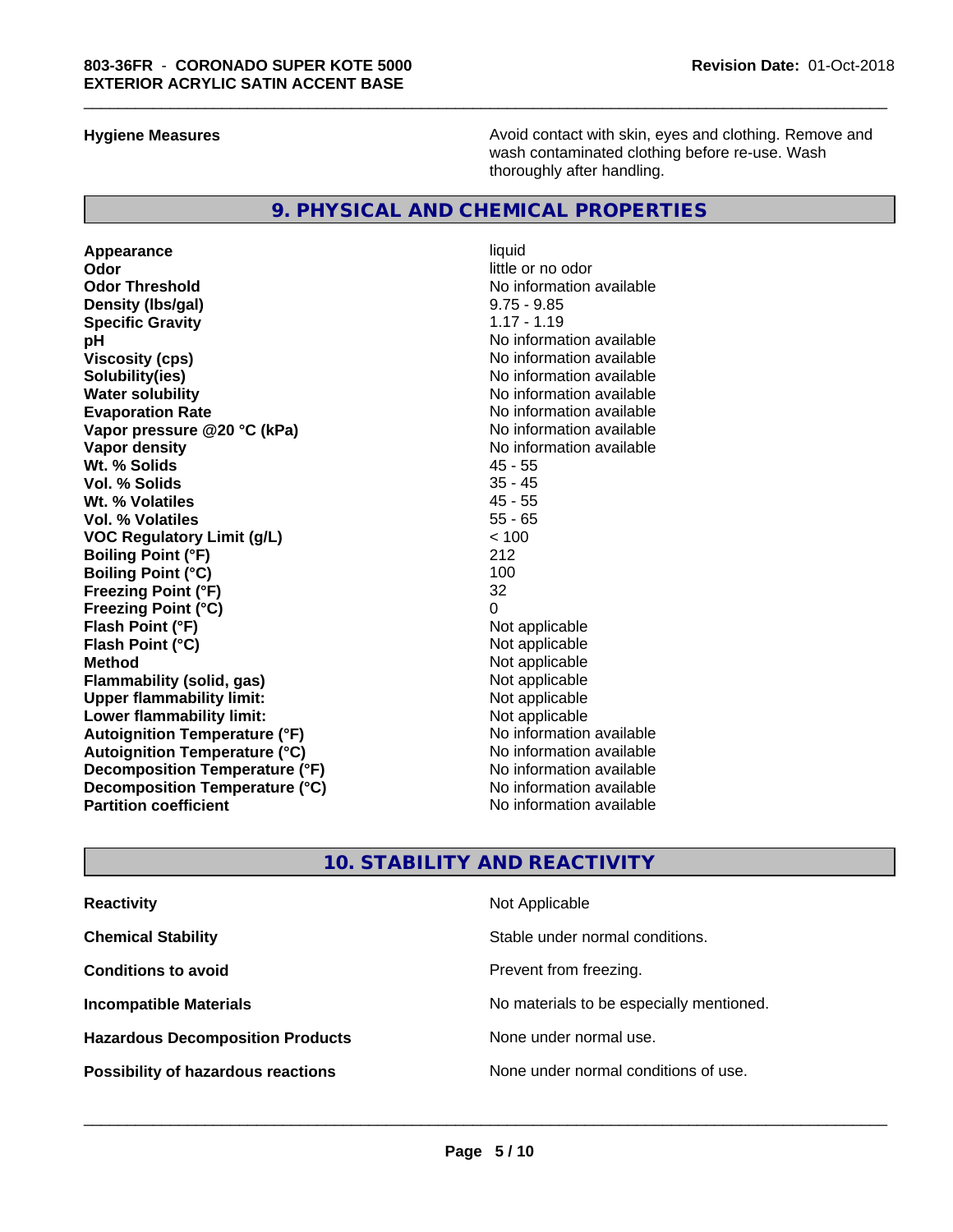## **11. TOXICOLOGICAL INFORMATION**

\_\_\_\_\_\_\_\_\_\_\_\_\_\_\_\_\_\_\_\_\_\_\_\_\_\_\_\_\_\_\_\_\_\_\_\_\_\_\_\_\_\_\_\_\_\_\_\_\_\_\_\_\_\_\_\_\_\_\_\_\_\_\_\_\_\_\_\_\_\_\_\_\_\_\_\_\_\_\_\_\_\_\_\_\_\_\_\_\_\_\_\_\_

| <b>Product Information</b><br>Information on likely routes of exposure                                                                                                                                                                                                                                                       |                                                                                                                                                                                                                                                                                                |
|------------------------------------------------------------------------------------------------------------------------------------------------------------------------------------------------------------------------------------------------------------------------------------------------------------------------------|------------------------------------------------------------------------------------------------------------------------------------------------------------------------------------------------------------------------------------------------------------------------------------------------|
| <b>Principal Routes of Exposure</b>                                                                                                                                                                                                                                                                                          | Eye contact, skin contact and inhalation.                                                                                                                                                                                                                                                      |
| <b>Acute Toxicity</b><br><b>Product Information</b>                                                                                                                                                                                                                                                                          | No information available                                                                                                                                                                                                                                                                       |
| Symptoms related to the physical, chemical and toxicological characteristics                                                                                                                                                                                                                                                 |                                                                                                                                                                                                                                                                                                |
| <b>Symptoms</b>                                                                                                                                                                                                                                                                                                              | No information available                                                                                                                                                                                                                                                                       |
| Delayed and immediate effects as well as chronic effects from short and long-term exposure                                                                                                                                                                                                                                   |                                                                                                                                                                                                                                                                                                |
| Eye contact<br><b>Skin contact</b>                                                                                                                                                                                                                                                                                           | May cause slight irritation<br>Substance may cause slight skin irritation. Prolonged or<br>repeated contact may dry skin and cause irritation.                                                                                                                                                 |
| <b>Inhalation</b><br>Ingestion                                                                                                                                                                                                                                                                                               | May cause irritation of respiratory tract.<br>Ingestion may cause gastrointestinal irritation, nausea,<br>vomiting and diarrhea.                                                                                                                                                               |
| <b>Sensitization</b><br><b>Neurological Effects</b><br><b>Mutagenic Effects</b><br><b>Reproductive Effects</b><br><b>Developmental Effects</b><br><b>Target organ effects</b><br><b>STOT - single exposure</b><br><b>STOT - repeated exposure</b><br><b>Other adverse effects</b><br><b>Aspiration Hazard</b>                | No information available.<br>No information available.<br>No information available.<br>No information available.<br>No information available.<br>No information available.<br>No information available.<br>No information available.<br>No information available.<br>No information available. |
| <b>Numerical measures of toxicity</b>                                                                                                                                                                                                                                                                                        |                                                                                                                                                                                                                                                                                                |
| ATEmix (oral)<br><b>ATEmix (dermal)</b>                                                                                                                                                                                                                                                                                      | 151299<br>517681                                                                                                                                                                                                                                                                               |
| <b>Component Information</b>                                                                                                                                                                                                                                                                                                 |                                                                                                                                                                                                                                                                                                |
| Kaolin<br>$\overline{\text{LD50}}$ Oral: > 5000 mg/kg (Rat)<br>Propylene glycol<br>LD50 Oral: 20000 mg/kg (Rat)<br>LD50 Dermal: 20800 mg/kg (Rabbit)<br>Urea, N-(3,4-dichlorophenyl)-N,N-dimethyl-<br>LD50 Oral: 1017 mg/kg (Rat)<br>LD50 Dermal: $>$ 5000 mg/kg (Rat)<br>Titanium dioxide<br>LD50 Oral: > 10000 mg/kg (Rat) |                                                                                                                                                                                                                                                                                                |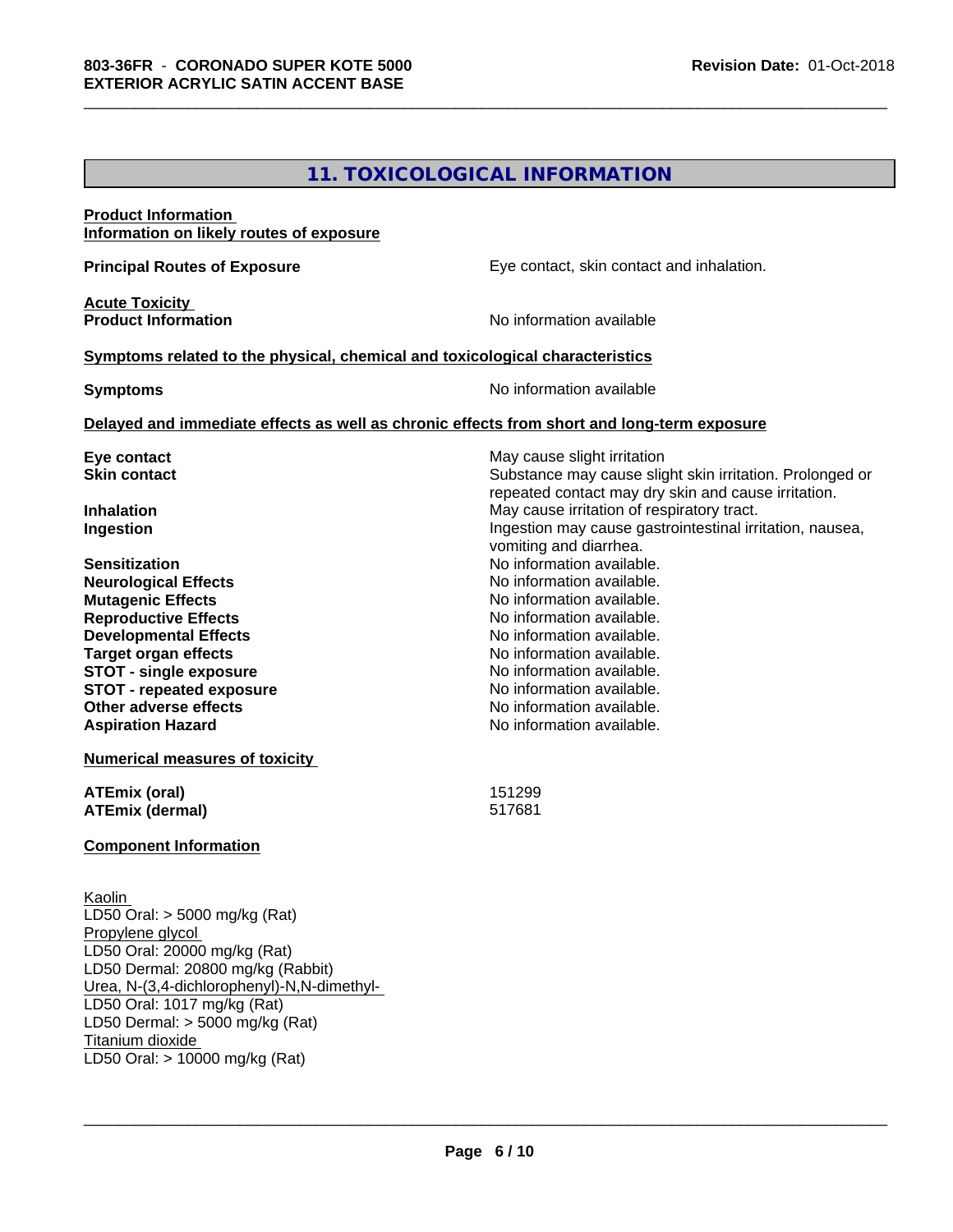#### **Chronic Toxicity**

#### **Carcinogenicity**

*The information below indicateswhether each agency has listed any ingredient as a carcinogen:.*

| <b>Chemical name</b>    | <b>IARC</b>                     | <b>NTP</b> |
|-------------------------|---------------------------------|------------|
|                         | 2B<br>Possible Human Carcinogen |            |
| Titanium 、<br>, dioxide |                                 |            |

\_\_\_\_\_\_\_\_\_\_\_\_\_\_\_\_\_\_\_\_\_\_\_\_\_\_\_\_\_\_\_\_\_\_\_\_\_\_\_\_\_\_\_\_\_\_\_\_\_\_\_\_\_\_\_\_\_\_\_\_\_\_\_\_\_\_\_\_\_\_\_\_\_\_\_\_\_\_\_\_\_\_\_\_\_\_\_\_\_\_\_\_\_

• Although IARC has classified titanium dioxide as possibly carcinogenic to humans (2B), their summary concludes: "No significant exposure to titanium dioxide is thought to occur during the use of products in which titanium dioxide is bound to other materials, such as paint."

#### **Legend**

IARC - International Agency for Research on Cancer NTP - National Toxicity Program OSHA - Occupational Safety & Health Administration

**12. ECOLOGICAL INFORMATION**

#### **Ecotoxicity Effects**

The environmental impact of this product has not been fully investigated.

#### **Product Information**

#### **Acute Toxicity to Fish**

No information available

#### **Acute Toxicity to Aquatic Invertebrates**

No information available

#### **Acute Toxicity to Aquatic Plants**

No information available

#### **Persistence / Degradability**

No information available.

#### **Bioaccumulation**

No information available.

#### **Mobility in Environmental Media**

No information available.

#### **Ozone**

No information available

#### **Component Information**

#### **Acute Toxicity to Fish**

#### Propylene glycol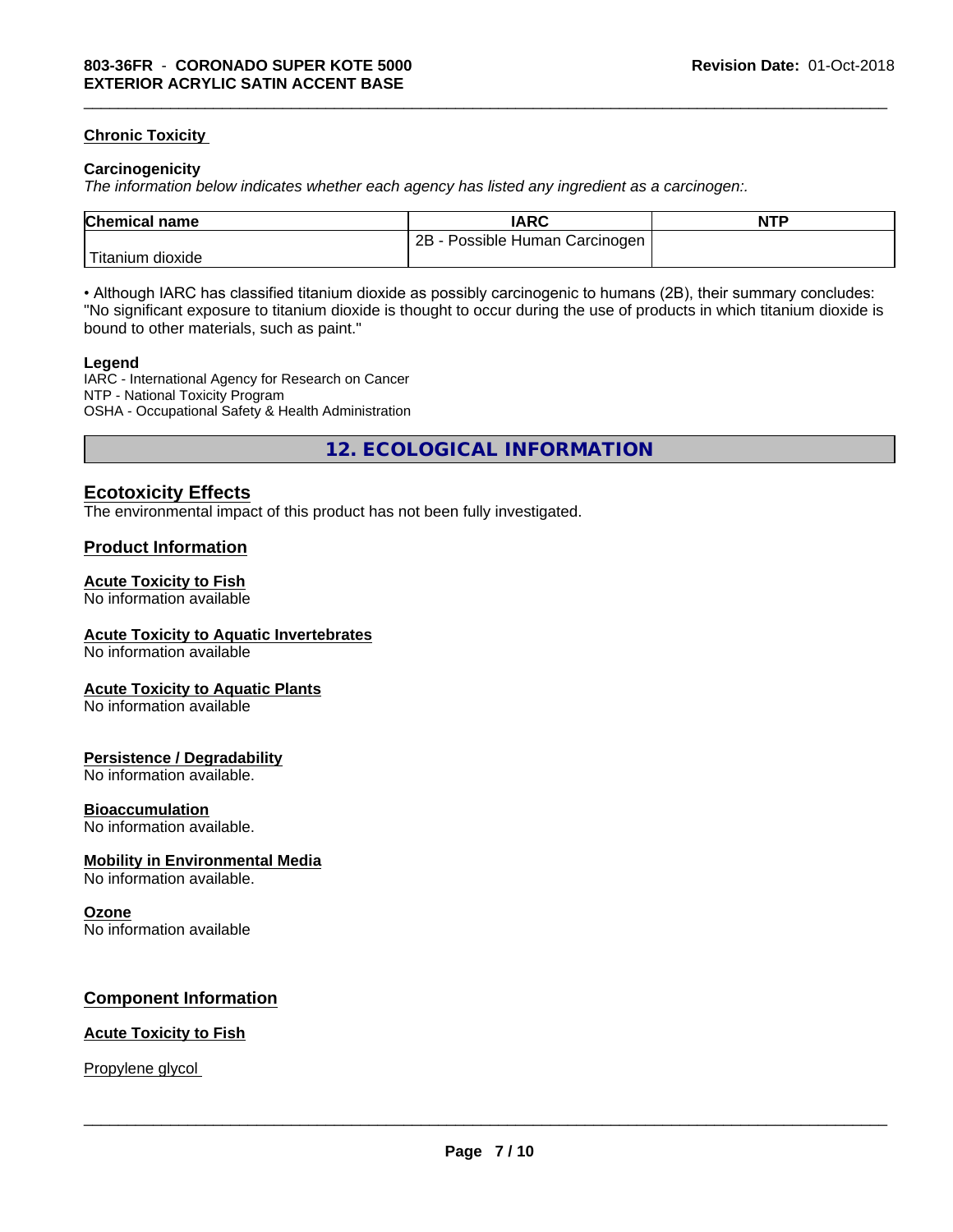#### **803-36FR** - **CORONADO SUPER KOTE 5000 EXTERIOR ACRYLIC SATIN ACCENT BASE**

LC50: 710 mg/L (Fathead Minnow - 96 hr.) Urea, N-(3,4-dichlorophenyl)-N,N-dimethyl- LC50: 3.5 mg/L (Rainbow Trout - 96 hr.) Titanium dioxide  $LC50:$  > 1000 mg/L (Fathead Minnow - 96 hr.)

#### **Acute Toxicity to Aquatic Invertebrates**

Propylene glycol EC50: > 10000 mg/L (Daphnia magna - 24 hr.)

#### **Acute Toxicity to Aquatic Plants**

No information available

**13. DISPOSAL CONSIDERATIONS**

**Waste Disposal Method Dispose of in accordance with federal, state, provincial,** and local regulations. Local requirements may vary, consult your sanitation department or state-designated environmental protection agency for more disposal options.

## **14. TRANSPORT INFORMATION**

**TDG** Not regulated

\_\_\_\_\_\_\_\_\_\_\_\_\_\_\_\_\_\_\_\_\_\_\_\_\_\_\_\_\_\_\_\_\_\_\_\_\_\_\_\_\_\_\_\_\_\_\_\_\_\_\_\_\_\_\_\_\_\_\_\_\_\_\_\_\_\_\_\_\_\_\_\_\_\_\_\_\_\_\_\_\_\_\_\_\_\_\_\_\_\_\_\_\_

**ICAO / IATA** Not regulated

**IMDG / IMO** Not regulated

## **15. REGULATORY INFORMATION**

#### **International Inventories**

**TSCA: United States** Yes - All components are listed or exempt. **DSL: Canada** Yes - All components are listed or exempt.

## **National Pollutant Release Inventory (NPRI)**

#### **NPRI Parts 1- 4** This product contains the following Parts 1-4 NPRI chemicals:

*None*

#### **NPRI Part 5**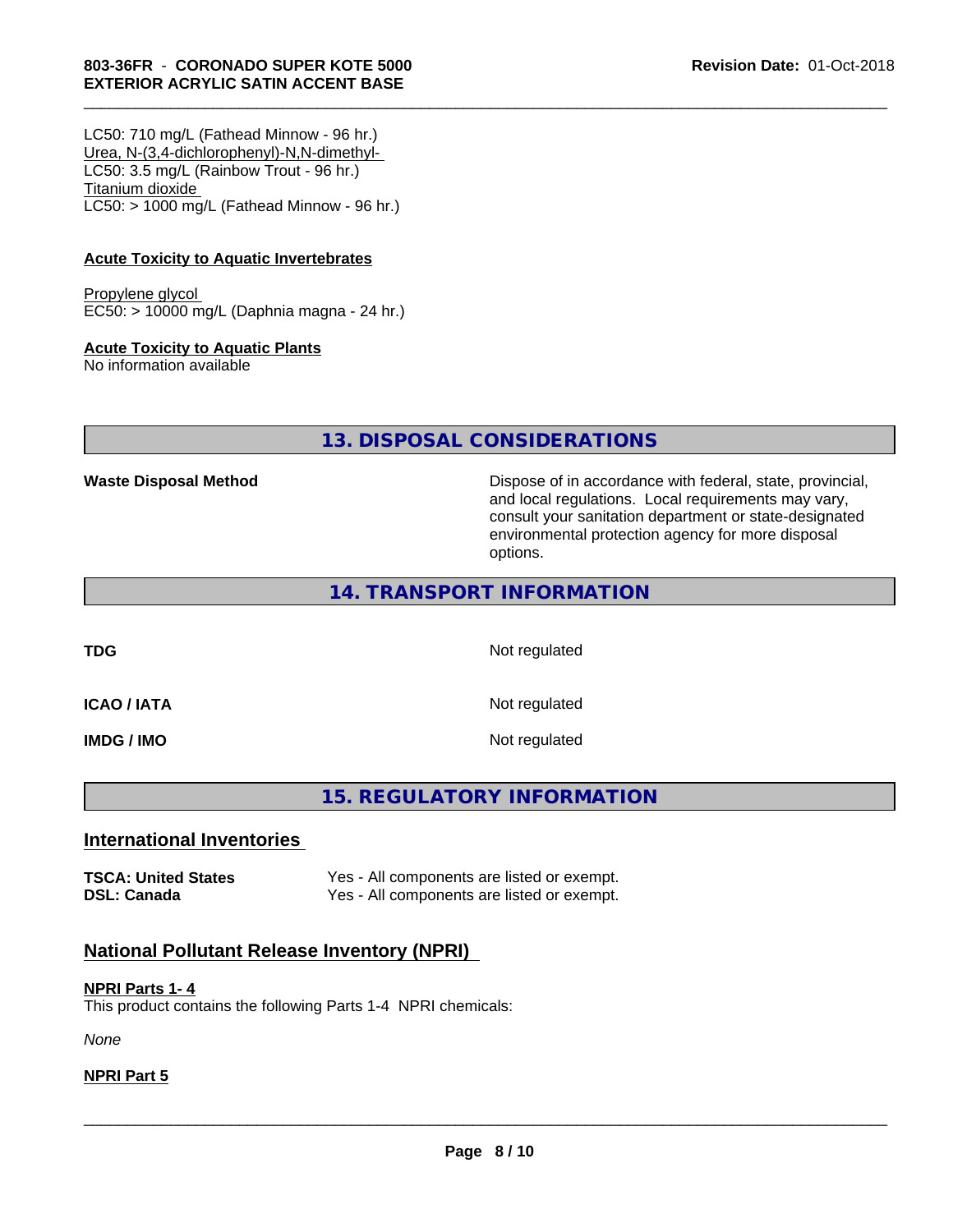This product contains the following NPRI Part 5 Chemicals:

#### *None*

#### **WHMIS Regulatory Status**

This product has been classified in accordance with the hazard criteria of the Hazardous Products Regulations (HPR) and the SDS contains all the information required by the HPR.

\_\_\_\_\_\_\_\_\_\_\_\_\_\_\_\_\_\_\_\_\_\_\_\_\_\_\_\_\_\_\_\_\_\_\_\_\_\_\_\_\_\_\_\_\_\_\_\_\_\_\_\_\_\_\_\_\_\_\_\_\_\_\_\_\_\_\_\_\_\_\_\_\_\_\_\_\_\_\_\_\_\_\_\_\_\_\_\_\_\_\_\_\_

|                                                                                                                                                                                                                                                                                   |               | 16. OTHER INFORMATION  |                      |          |
|-----------------------------------------------------------------------------------------------------------------------------------------------------------------------------------------------------------------------------------------------------------------------------------|---------------|------------------------|----------------------|----------|
| HMIS -                                                                                                                                                                                                                                                                            | Health: $1^*$ | <b>Flammability: 0</b> | <b>Reactivity: 0</b> | $PPE: -$ |
| <b>HMIS Legend</b><br>0 - Minimal Hazard<br>1 - Slight Hazard<br>2 - Moderate Hazard<br>3 - Serious Hazard<br>4 - Severe Hazard<br>* - Chronic Hazard                                                                                                                             |               |                        |                      |          |
| X - Consult your supervisor or S.O.P. for "Special" handling instructions.<br>Note: The PPE rating has intentionally been left blank. Choose appropriate PPE that will protect employees from the hazards the material will<br>present under the actual normal conditions of use. |               |                        |                      |          |

*Caution: HMISÒ ratings are based on a 0-4 rating scale, with 0 representing minimal hazards or risks, and 4 representing significant hazards or risks. Although HMISÒ ratings are not required on MSDSs under 29 CFR 1910.1200, the preparer, has chosen to provide them. HMISÒ ratings are to be used only in conjunction with a fully implemented HMISÒ program by workers who have received appropriate HMISÒ training. HMISÒ is a registered trade and service mark of the NPCA. HMISÒ materials may be purchased exclusively from J. J. Keller (800) 327-6868.*

 **WARNING!** If you scrape, sand, or remove old paint, you may release lead dust. LEAD IS TOXIC. EXPOSURE TO LEAD DUST CAN CAUSE SERIOUS ILLNESS, SUCH AS BRAIN DAMAGE, ESPECIALLY IN CHILDREN. PREGNANT WOMEN SHOULD ALSO AVOID EXPOSURE.Wear a NIOSH approved respirator to control lead exposure. Clean up carefully with a HEPA vacuum and a wet mop. Before you start, find out how to protect yourself and your family by logging onto Health Canada @

http://www.hc-sc.gc.ca/ewh-semt/contaminants/lead-plomb/asked\_questions-questions\_posees-eng.php.

| <b>Prepared By</b>         | <b>Product Stewardship Department</b><br>Benjamin Moore & Co.<br>101 Paragon Drive<br>Montvale, NJ 07645<br>800-225-5554 |
|----------------------------|--------------------------------------------------------------------------------------------------------------------------|
| <b>Revision Date:</b>      | 01-Oct-2018                                                                                                              |
| <b>Reason for revision</b> | Not available                                                                                                            |

#### **Disclaimer**

The information contained herein is presented in good faith and believed to be accurate as of the effective date shown above. This information is furnished without warranty of any kind. Employers should use this information only as a **supplement to other information gathered by them and must make independent determination of suitability and** completeness of information from all sources to assure proper use of these materials and the safety and health of employees. Any use of this data and information must be determined by the user to be in accordance with applicable